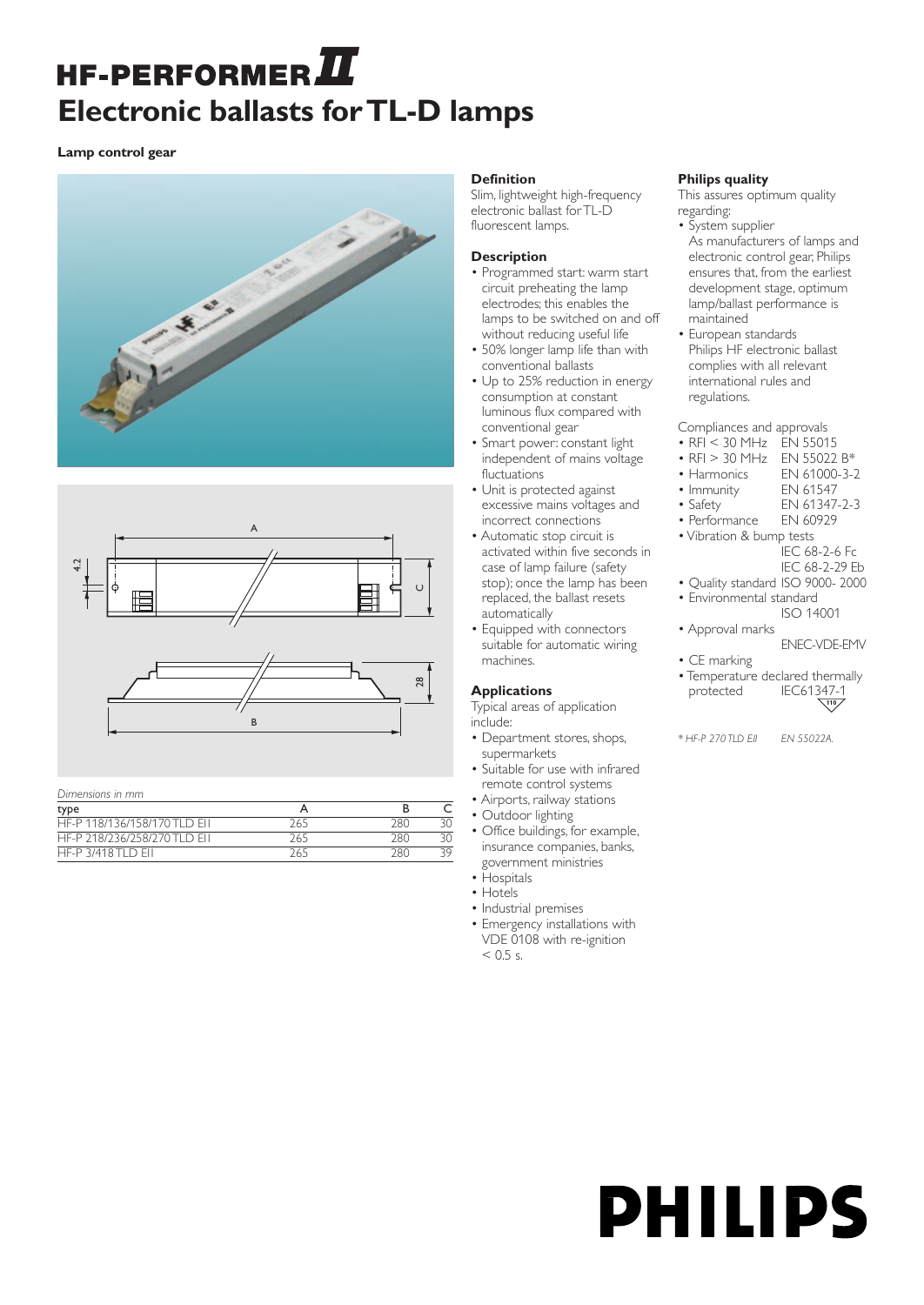## Technical data: (all typical values at Vmains = 230V)

| Lamp             | Qty. of | <b>Ballast</b>            | System | Lamp  | <b>Ballast</b> | <b>NOMINAL</b> | EEI            |
|------------------|---------|---------------------------|--------|-------|----------------|----------------|----------------|
|                  | lamps   |                           | Power  | Power | Losses         | Lamp           |                |
|                  |         |                           | W      | W     | W              | Lumen          |                |
|                  |         |                           |        |       |                | Im             |                |
| <b>TL-D18W</b>   |         | HF-P 118 TLD EII          | 19     | 16.5  | 2.5            | 1350           | A <sub>2</sub> |
| <b>TL-D18W</b>   |         | HF-P 218 TLD EII          | 37     | 16.5  | 3.5            | 1350           | A2             |
| <b>TL-D 18 W</b> |         | <b>HF-P 3/418 TLD EII</b> | 54     | 16.5  | 4.5            | 1350           | A2             |
| TI-D 18 W        |         | <b>HF-P 3/418 TLD EII</b> | 70     | 16.0  | 5.5            | 1350           | A2             |
| TL-D 36 W        |         | HF-P 136 TLD EII          | 37     | 34.0  | 3.0            | 3350           | A2             |
| <b>TL-D 36 W</b> |         | HF-P 236 TLD EII          | 70     | 33.0  | 4.0            | 3350           | A <sub>2</sub> |
| <b>TL-D 58 W</b> |         | HF-P 158 TLD EII          | 56     | 51.5  | 4.5            | 5200           | A2             |
| TI-D 58 W        |         | HF-P 258 TLD EII          | 107    | 50.5  | 6.0            | 5200           | A2             |
| TI-D70W          |         | HF-P 170 TLD FIL          | 68     | 63.0  | 5.0            | 6200           | A2             |
| <b>TL-D70W</b>   |         | HF-P 270 TLD EII          | 129    | 61.0  | 8.0            | 6200           | A2             |
|                  |         |                           |        |       |                |                |                |

# **Technical date for installation**

| Mains operation                                                                                                                                           |                       |                                                                                          |
|-----------------------------------------------------------------------------------------------------------------------------------------------------------|-----------------------|------------------------------------------------------------------------------------------|
| Rated mains voltage<br>With tolerances for performance:<br>With tolerances for safety<br>Mains frequency<br>Operation frequency (typical)<br>Power factor | $+6% -8$<br>$+/- 10%$ | $220 - 240V$<br>$202 - 254V$<br>$198 - 264V$<br>50/60Hz<br>$> 42$ kHz (45 kHz)<br>> 0.96 |
|                                                                                                                                                           |                       |                                                                                          |

DC voltage operation during emergency back-up

| Required battery voltage for guaranteed ignition      | 198 - 254 V |
|-------------------------------------------------------|-------------|
| Required battery voltage for burning lamps            | 176 - 254 V |
| Nominal light output is obtained at the DC voltage of | 220 - 240 V |

## Notes:

1. For a continuous DC application, an external fuse should be used in the luminaire.

2. Continuous low DC voltages (< 198 V) can influence the lifetime of the ballast

| Earth leakage current<br>Ignition time<br>Constant light operation | $<$ 0,5 mA per ballast<br>$< 0.5$ s<br>In case of mains voltage<br>fluctuations within 202 - 254 V.<br>the luminous flux changes by a<br>maximum of $\pm$ 2% |
|--------------------------------------------------------------------|--------------------------------------------------------------------------------------------------------------------------------------------------------------|
| Overvoltage protection                                             | 48 hrs at 320 V AC<br>2 hrs at 350V AC                                                                                                                       |
| Dual fixture; master-slave<br>operation                            | Possible, in general a maximum of<br>3m of lamp wires between ballast<br>and lamp is allowed                                                                 |
| Cable capacity                                                     | Max. 200 pF between lamp wires,<br>max. 200 pF between lamp wires<br>and earth<br>EMI precautions have to be taken                                           |
| Automatic restart after lamp<br>replacement or voltage dip         | Yes; tested with a dip down to<br>30% with a duration of 10 mains<br>cycles                                                                                  |
| Insulation resistance test:                                        | 500 V DC from both mains inputs<br>to Earth (not between Line and<br>Neutral)                                                                                |

Note: Ensure that the neutral is reconnected again after abovementioned test is carried out and before the installation is put into operation.

# Mains current at 230V

| <b>Ballast</b> |                           | Qty. of       | Input current |
|----------------|---------------------------|---------------|---------------|
|                |                           | lamps         | A             |
|                | HF-P 118 TLD EII          |               | 0.09          |
|                | HF-P 218 TLD EII          | 2             | 0.19          |
|                | <b>HF-P 3/418 TLD EII</b> | 3             | 0.25          |
|                | <b>HF-P 3/418 TLD EII</b> | 4             | 0.33          |
|                | HF-P 136 TLD EII          | 1             | 0.16          |
|                | HF-P 236 TLD EII          | $\mathcal{P}$ | 0.31          |
|                | HF-P $158$ TI D FII       | 1             | 0.24          |
|                | HF-P 258 TLD EII          | $\mathcal{P}$ | 0.48          |
|                | HF-P 170 TLD EII          | 1             | 0.30          |
|                | HF-P $270$ TI D FII       | $\mathcal{D}$ | 0.59          |

#### Inrush current

| <b>Ballast</b> |                          | Inrush current<br>value time at<br>typical mains<br>impedance | Max. quantity of<br>ballast per<br><b>Miniature Circuit</b><br><b>Breaker</b> |           |
|----------------|--------------------------|---------------------------------------------------------------|-------------------------------------------------------------------------------|-----------|
|                |                          |                                                               | Type B16A                                                                     | Type C16A |
|                | HF-P 136TLD EII          | $18 A / 250 \,\mu s$                                          | 28                                                                            | 48        |
|                | HF-P 118 TLD EII         | 18 A / 250 µs                                                 | 28                                                                            | 48        |
|                | HF-P 218TLD EII          | 18 A / 250 µs                                                 | 28                                                                            | 48        |
|                | <b>HF-P 3/418TLD EII</b> | 31 A / 350 µs                                                 | 12                                                                            | 20        |
|                | HF-P 136TLD EII          | 18 A / 250 µs                                                 | 28                                                                            | 48        |
|                | HF-P 236TLD EII          | 18 A / 250 µs                                                 | 28                                                                            | 48        |
|                | HF-P 158TLD EII          | 18 A / 250 µs                                                 | 28                                                                            | 48        |
|                | HF-P 258 TLD EII         | 31 A / 350 µs                                                 | 12                                                                            | 20        |
|                | HF-P 170TLD EII          | 18 A / 250 µs                                                 | 28                                                                            | 48        |
|                | HF-P 270TLD EII          | 31 A / 350 us                                                 | 12                                                                            | 20        |

| Conversion table for max. quantities of ballasts on other types of |  |  |  |
|--------------------------------------------------------------------|--|--|--|
| Miniature Circuit Breaker                                          |  |  |  |

| MCB type   |     | Relative number of     |
|------------|-----|------------------------|
|            |     | ballasts               |
| B          | 16A | 100% (see table above) |
| B          | 10A | 63%                    |
| C          | 10A | 104%                   |
|            | 16A | 108%                   |
| L, I       | 10A | 65%                    |
| $G, U,$ II | 16A | 212%                   |
| G, U, II   | 10A | 127%                   |
| K, III     | 16A | 254%                   |
| K, III     | 10A | 154%                   |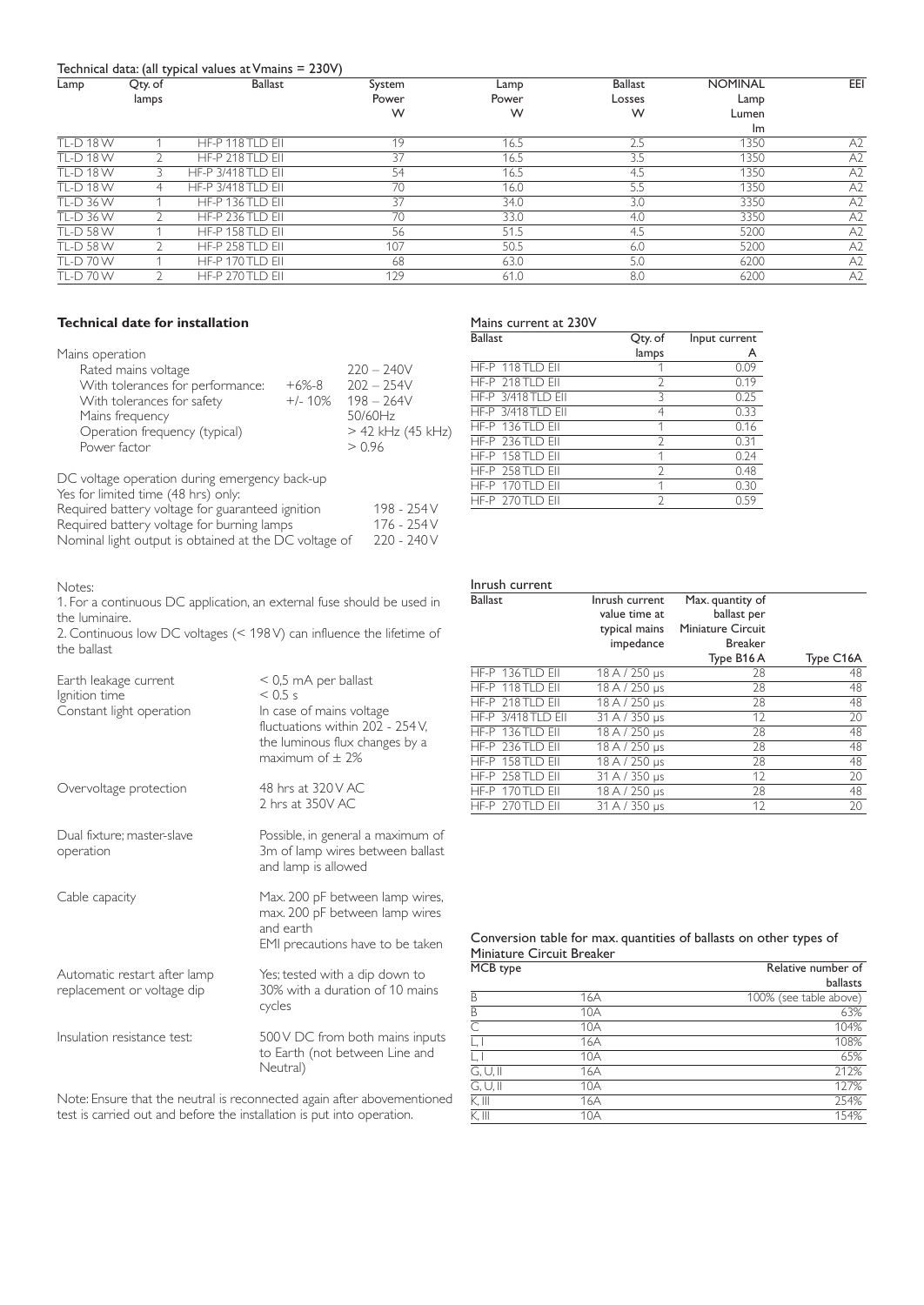## **Notes**

~ ~

- 1. Data is based on a main supply with an impedance of 400 m $\Omega$ (equal to 15 m cable of 2,5 mm and another 20 m to te middle of the powe distribution), under worst case conditions.With an impedance of 800 m $\Omega$  the number of ballasts can be increased by 10%.
- 2. Measurements will be verified in real installations; therefore data are subject to change.
- 3. In some cases the maximum number of ballasts is not determined by the MCB but by the maximum electrical load of the lighting installation.
- 4. Note that the maximum number of ballasts is given when these are all switched on at het same moment, i.e. by a wall switch.
- 5. Measurements were carried out on single-pole MCB's. For multi-pole MCB's it is advisable to reduce the number of ballasts by 20%.

6.The maximum number of ballasts wich can be connected to one Residual Current Detector of 30mA is 30.

> HF BALLAST

> > 1 lamp



**Temperatures** Temperature range to ignite lamp -25°C to +50°C with ignition aid

Max.Tcase = 75ºC

Lifetime of a ballast depends on the temperature of the ballast.This means there is a relation between the Tc point on the ballast and its lifetime.The HF-Performer II ballast for TLD applications has a specified lifetime of 50.000 hrs, with a maximum of 10% failures guaranteed, at a measured Tcase of 75ºC.

Hum and noise level **inaudible** 

Permitted humidity is tested according to EN61347-1 par. 11. Note that no moisture or condensation may enter the ballast.

The ballasts that are thermally protected use a protective method of another type providing equivalent thermal protection.





#### **Connector types:**

Wago universal connector. Suitable for both automatic wiring (ALF and ADS) and manual wiring

## **Wire lengths:**

For circuits 1 keep wires to terminals 3 and 4 short For circuits 2 keep wires to terminals 1, 2, 6 and 7 short For circuits 3 & 4 keep wires to terminals 1, 2, 9 and 10 short

## **Wiring diagram 2 lamps:**

Connector 4 can be connected, but this is not necessary

#### Ordering and packing data

2 3 4 5 6 17 HF BALLAST 4 lamps 8 9 10 ~ ~

1

#### *wiring diagrams*

## **Wire cross-section:**

| Lower connector                                |  |
|------------------------------------------------|--|
| On the mains side: $0.5 - 1.0$ mm <sup>2</sup> |  |
| On the lamp side: $0.5 - 1.0$ mm <sup>2</sup>  |  |

#### Upper connector

On the mains side: 0.5 mm2 solid wire; 0.75 mm2 stranded wire On the lamp side: 0.5 mm2 solid wire; 0.75 mm2 stranded wire

**Strip length:** 8 - 9 mm

| <b>Ballast</b>      | 1 Piece  |        |      | <b>Bulk packing</b>           |                |        |          |          |
|---------------------|----------|--------|------|-------------------------------|----------------|--------|----------|----------|
|                     | EAN code | Weight | Qty. | <b>Dimensions</b>             | Volume         | Weight | EAN code | EOC.     |
|                     | 8711500  | kg     |      | l x w x h                     | m <sup>3</sup> | gross  | 8711500  |          |
|                     |          |        |      | cm                            |                | kg     |          |          |
| HF-P 118 TLD EII    | 934086   | 0.22   | 12   | $32.8 \times 20.6 \times 8.7$ | 0.006          | 2.9    | 934093   | 93408630 |
| HF-P $218$ TI D FII | 934130   | 0.25   | 12   | $32.8 \times 20.6 \times 8.7$ | 0.006          | 3.2    | 934154   | 93413030 |
| HF-P 3/418TID FII   | 931641   | 0.29   | 10   | $32.8 \times 22.1 \times 8.7$ | 0.006          | 3.1    | 931658   | 93164130 |
| HF-P $136TID$ FII   | 931467   | 0.23   | 12   | $32.8 \times 20.6 \times 8.7$ | 0.006          | 3.0    | 931474   | 93146730 |
| HF-P 236 TLD EII    | 931504   | 0.23   | 12   | $32.8 \times 20.6 \times 8.7$ | 0.006          | 3.0    | 931511   | 93150430 |
| HF-P 158 TLD EII    | 931481   | 0.25   | 12   | $32.8 \times 20.6 \times 8.7$ | 0.006          | 3.2    | 931498   | 93148130 |
| HF-P $258$ TID FII  | 931528   | 0.25   | 12   | $32.8 \times 20.6 \times 8.7$ | 0.006          | 3.3    | 931535   | 93152830 |
| HF-P $170$ TI D FII | 934116   | 0.22   | 12   | $32.8 \times 20.6 \times 8.7$ | 0.006          | 2.9    | 934123   | 93411630 |
| HF-P $270$ TI D FII | 058638   | 0.25   | 12   | $32.8 \times 20.6 \times 8.7$ | 0.006          | 3.2    | 058645   | 05863830 |